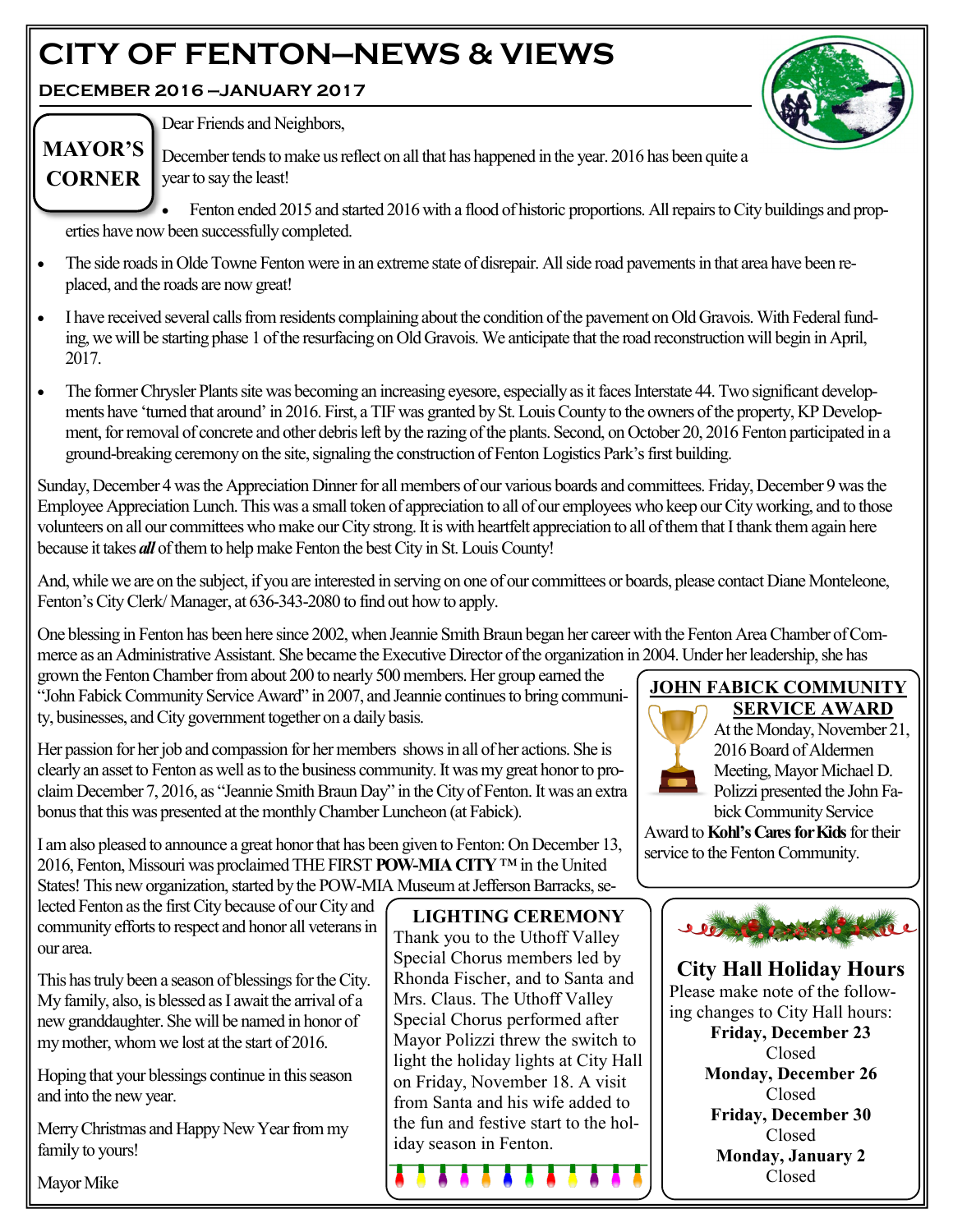### **PLANNING & ZONING COMMISSION PUBLIC HEARING NOTICE**

On **Tuesday, January 3, 2017** the Planning & Zoning Commission will hold a Public Hearing at 7:00 p.m. during their regularly scheduled meeting at City Hall to consider the following:



#### **NEW BUSINESS:**

 $\checkmark$  A Petition by Warren Sign Company on behalf of Jim Butler Chevrolet for review of a Sign Plan for proposed signage at 759 Gravois Bluffs Boulevard. The property is zoned "C-1" Commercial Zone District.

#### **OLD BUSINESS:**

 Consideration of an amendment to *Section 400.030 Definitions* of the Zoning Code to include a definition for "Light Manufacturing" and amendments to other Sections of the Zoning Code pertaining to "Light Manufacturing".

For more information, please call Community Development at (636) 349-8110.

### ELECTION NOTICE



**regardless of the hour.**

The City of Fenton will hold its annual General Election on **Tuesday, April 4, 2017.** Voters will elect a Mayor and four Aldermen, one each from the City's four wards, for two-year terms. The polling places will open at 6:00 a.m. and

close at 7:00 p.m. The St. Louis County Board of Election Commissioners will notify all registered voters by mail of their respective polling place.

Candidate filing opened on Tuesday, December 13, 2016 at 8:00 a.m. and will close on Tuesday, January 17, 2017 at 5:00 p.m. Forms for filing will be provided by the City of Fenton, Office of the City Clerk, 625 New Smizer Mill Road.

**For more information, please contact City Clerk/Manager, Diane Monteleone, MMC/MPCC at (636)343-2080.**

#### FENTON IS SNOW READY

With winter weather just around the corner, we would like to make our annual request for your cooperation and assistance during snow emergencies. In order to facilitate efficient and total clearing of pavement when snow advisories are announced by the media or snow begins to fall, please refrain from parking vehicles in the street. **This is particularly important in cul-de-sacs and areas with narrow streets. Parking in a manner that impedes snow removal equipment may result in immediate notification from the Police Department to move the vehicle** 

#### **NEW BUSINESS CORNER**

The following businesses have applied for an Occupancy Permit and are planning on calling Fenton "home":



**Wright Medical Technology** 1854 Larkin Williams Road *(office & distribution of medical supplies)* **Packaging Concepts, Inc.** 2140 Bowles Avenue *(warehouse for packaging supplies for theater industry)*

**ABC Supply Co., Inc.** 2391 Cassens Drive *(wholesale and warehousing of building products)* **J.W. Bommarito Construction** 403 Axminister Drive, Suite 100

*(office for construction company)*

**DAP Foam, Inc.** 1645 Manufacturers Drive *(office & warehouse for aerosol company)* **Merrill Marine Services, Inc.** 1730 Gilsinn Lane *(commercial marine services)*

> **J&E Office City** 1589 Fenpark Drive *(office supply & products)*

#### **HOLIDAY SCHEDULE FOR THE BOARD OF ALDERMEN**

The Holiday Schedule for Board of Aldermen Committee Meetings and Board of Aldermen Meetings is as follows:

- **Thursday, January 12, 2017 Board Committee Meeting.**
- **Thursday, January 26, 2017 Board of Aldermen Meeting.**

**HOLIDAY TRASH & RECYCLING SCHEDULE**

Trash & Recycling schedules will run as normal for the week of Christmas and New Year's Day.



Trash: Monday, December 19 & 26 Recycling: Thursday, December 22 & 29 **New Year's Week**

Trash: Monday, January 2 Recycling: Thursday, January 5

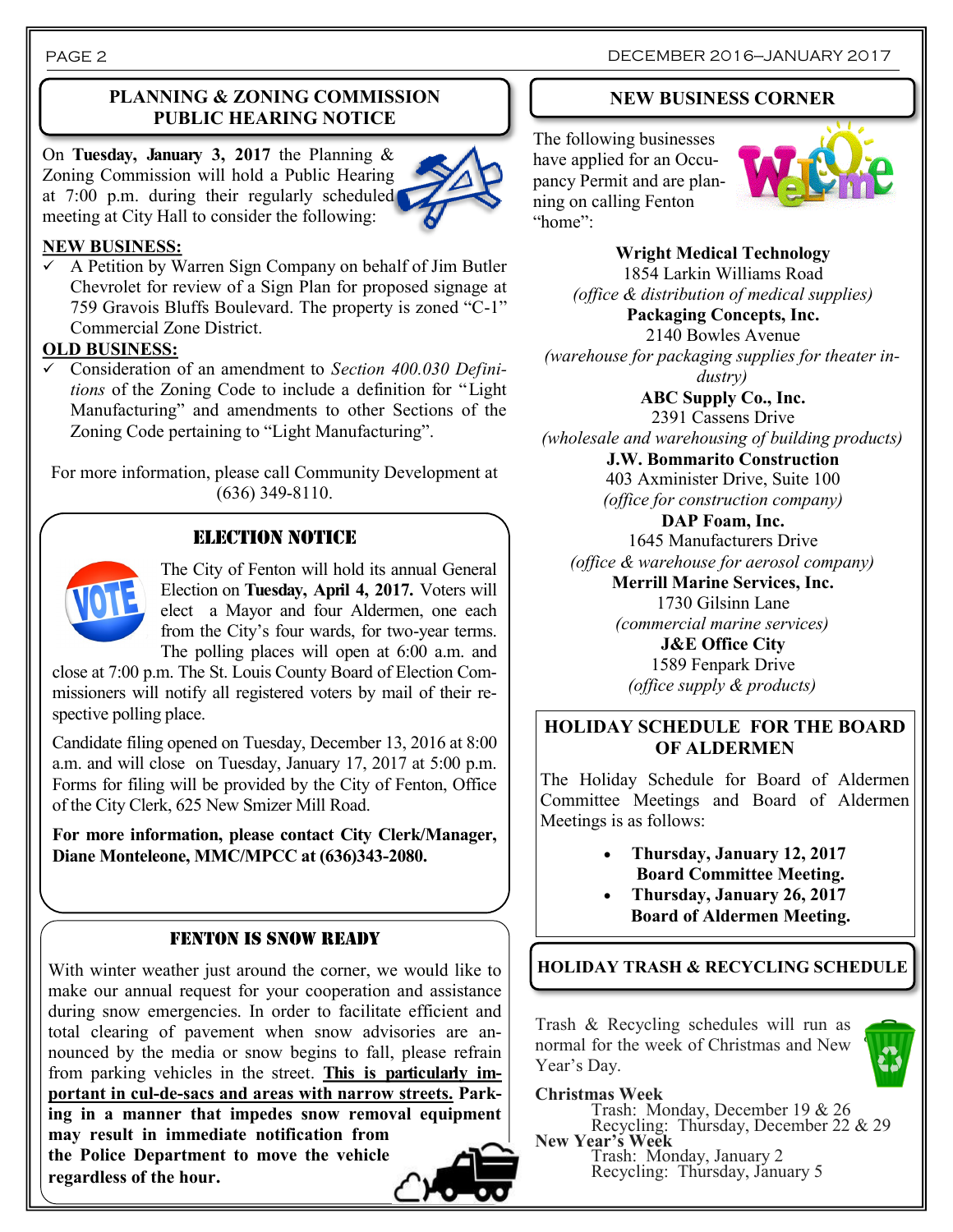#### PAGE 3 DECEMBER 2016—JANUARY 2017

By locating your business in the city of Fenton you are a *corporate citizen* of Fenton. This is a great community to live and work in. Your business is a part of, and will make a positive contribution to, this community.

There is one Transportation Development District (TDD) located within the City of Fenton. This District was established to pay for certain transportation related costs incurred in connection with the development of the Gravois Bluffs shopping centers. This District is an independent governmental unit that is not a part of the City of Fenton. The District has established a separate 1% sales tax. This 1% sales tax will be in effect only until the transportation improvement costs related to this center have been paid. You will have to collect this additional 1% tax only if your business is located in Gravois Bluffs.

As of October 1, 2013, the sales tax rate for the majority of Fenton is 7.613% for non-food sales and 4.225% on qualified food sales. The total sales tax rate in Gravois Bluffs is 8.613% for non-food sales and 5.225% on qualified food sales. Listed below is a breakdown of each sales tax.

If you have any questions about the TDD sales tax please contact the Financial Consultant for the City of Fenton, at (636) 343-2080. We will be happy to assist you with any questions you may have.

| Tax Type                          | General Sales Tax | Qualified Food Sales Tax |
|-----------------------------------|-------------------|--------------------------|
|                                   | State of Missouri |                          |
| General Fund                      | 3.000%            | $0.000\%$                |
| Education                         | 1.000%            | 1.000%                   |
| Conservation                      | 0.125%            | 0.125%                   |
| Parks and Soil                    | 0.100%            | 0.000%                   |
| Total - State of Missouri         | 4.225%            | 1.125%                   |
|                                   | St. Louis County  |                          |
| Local Sales Tax                   | 1.000%            | 1.000%                   |
| Transportation                    | 0.500%            | 0.500%                   |
| Metro Transportation Tax          | 0.500%            | 0.500%                   |
| Metro Link Tax                    | 0.250%            | 0.250%                   |
| Special Sales Tax                 | 0.250%            | 0.250%                   |
| E - 911 Sales Tax                 | 0.100%            | $0.000\%$                |
| Metropolitan Park Tax             | 0.288%            | 0.100%                   |
| Total - St. Louis County          | 2.888%            | 2.600%                   |
|                                   | City of Fenton    |                          |
| Parks/Storm Water Tax             | 0.500%            | 0.500%                   |
| <b>Total Rate - Non TDD Areas</b> | 7.613%            | 4.225%                   |
| <b>Gravois Bluffs TDD</b>         | 1.000%            | 1.000%                   |
| <b>TOTAL SALES TAX RATE FOR</b>   | 8.613%            | 5.225%                   |
| <b>GRAVOIS BLUFFS SHOPPING</b>    |                   |                          |
| <b>CENTER</b>                     |                   |                          |
|                                   |                   |                          |

#### **ST. LOUIS COUNTY POLICE FENTON PRECINCT**

**WINTER WEATHER AHEAD**



With the cold, icy and snowy weather arriving, please make sure you are prepared for a weather emergency.

Home preparations include a portable AM/FM radio with spare batteries, flash-

lights, ice melt, a furnace check-up, and a tone-alert weather radio.

Preparations for vehicles include winterization by a competent mechanic and a winter car kit for the trunk. The kit should include a portable AM/FM radio with spare batteries, flashlight, first-aid kit, blankets, nonperishable snacks, jumper cables, a shovel and sand. Schools and business are encouraged to have a safety kit as well as a tone-alert weather radio.

Remember the difference between Winter Storm Watch and Winter Storm Warning. Winter Storm Watch means that hazardous winter weather may occur over the next 12 to 48 hours. Winter Storm Warning means that severe winter weather is imminent or in progress. This includes forecasts of six inches of snow within 12 hours or ice accumulation of 1/4 inch or more. SKYWARN severe weather observers are encouraged to report heavy snow and ice accumulations. Pay attention to the weather and stay safe!

#### **CITIZENS POLICE ACADEMY**

The City of Fenton and West County Precincts will be hosting a Citizens Police Academy in early 2017. We have planned an exciting agenda concerning activities that affect the residential and business communities. We invite everyone 18 years and older to take advantage of this opportunity. You will see first-hand the resources available to police officers and how they do their jobs to serve and protect the public. If you would like to sign up for the Citizens Police Academy or find out more information, please contact Officer Julia Weston at the Fenton Precinct, (636) 349-8120.

#### **Neighborhood Policing Officer Julia Weston Precinct Phone (636) 349-8120**

| SALES TAX REDISTRIBUTIONS TO ST. LOUIS COUNTY FOR NOVEMBER 2016                 |                       |                              |                      |                                   |                    |
|---------------------------------------------------------------------------------|-----------------------|------------------------------|----------------------|-----------------------------------|--------------------|
|                                                                                 | "A" Sales Tax Summary | "B" (Pool) Sales Tax Summary |                      | <b>Combined Sales Tax Summary</b> |                    |
| <b>Generated</b>                                                                | <b>Redistributed</b>  | <b>Generated</b>             | <b>Redistributed</b> | <b>Generated</b>                  | Redistributed      |
| \$303,312                                                                       | $$166,704(55.0\%)$    | \$188,486                    | \$184,430(97.8%)     | \$491,798                         | $$351,134(71.4\%)$ |
| Total amount for 2016 redistributed to St. Louis County is \$3,972,884 (65.5%). |                       |                              |                      |                                   |                    |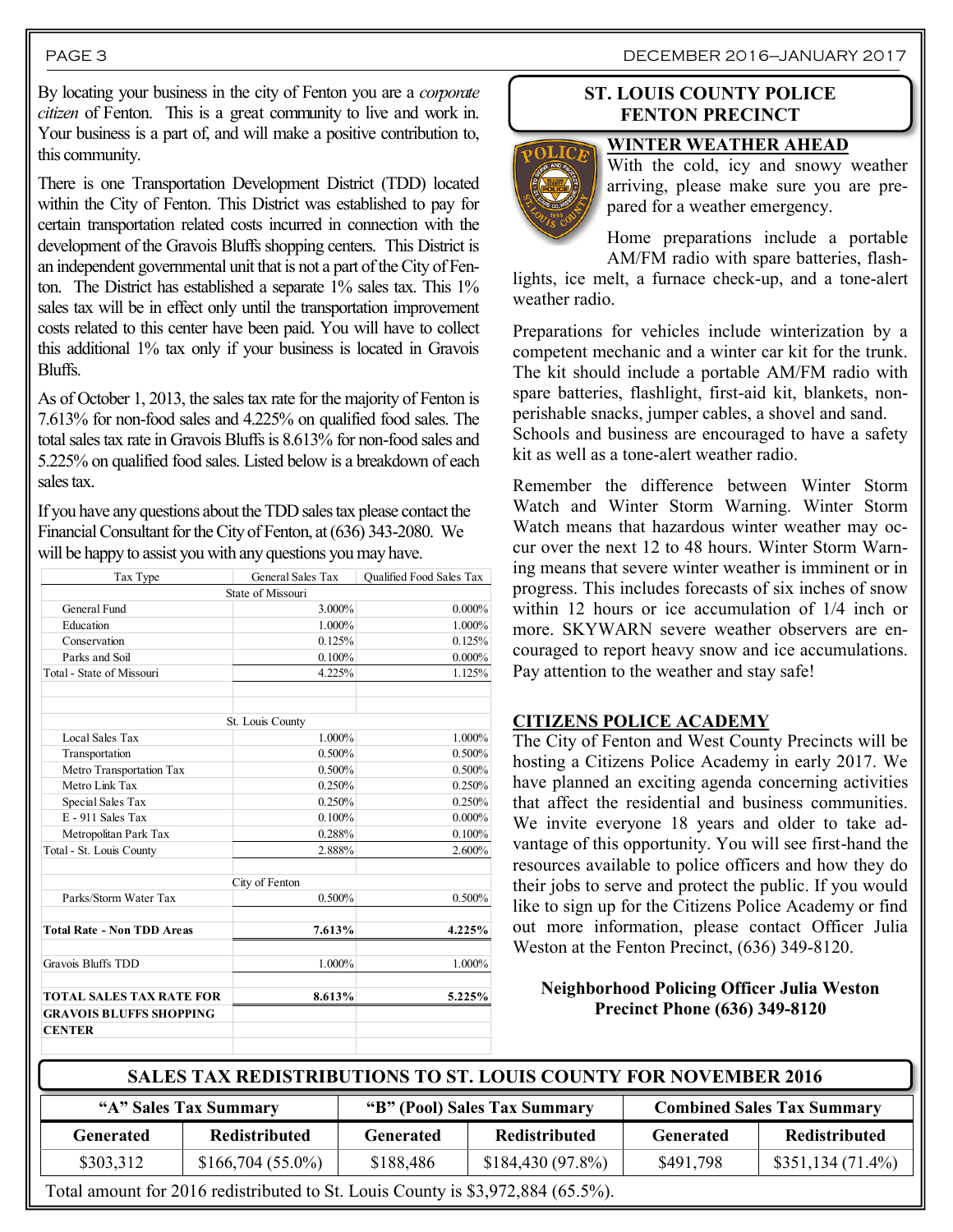#### PAGE 4 DECEMBER 2016—JANUARY 2017

#### **DECISIONS FROM THE NOVEMBER 21, 2016 BOARD OF ALDERMEN MEETING**

#### *DECISIONS*

- Presented the John Fabick Community Service Award to Kohl's Cares for Kids for their service to the community.
- Approved with conditions, a petition for Site Plan approval for a building addition to the existing O'Charley's Restaurant & Bar at 190 Gravois Bluffs Circle.
- Approved exercising the option to renew the existing contract with Lifeguards Unlimited, Inc. for January 1, 2017 to December 31, 2017, pursuant to the terms and conditions of Ordinance 3480 for aquatic services.
- $\checkmark$  Approved City snow removal policy.
- Approved exercising the option to renew the existing contract between the City of Fenton and Holloran Contracting, January 1, 2017 to December 31, 2017 pursuant to the terms and conditions of Ordinance 3508 for concrete slab and sidewalk replacement.
- Approved request for employees that "Exceed Expectations" on their annual 2016 Performance Evaluation to receive a 4.5% pay increase, those that "Meet Expectations" on their annual 2016 Per-*PENDING BILLS* formance Evaluation to receive a 3% pay increase, employees receiving a promotion after July 1, 2016 to receive a 1.5% pay increase and new hires employed July 1, 2016 to September 30, 2016 to receive a 1.5% pay increase.
- Approved record retention policy.
- Approved City participation in the 2017 Lifestyle Magazine, published by Fenton Area Chamber of Commerce in the amount of \$1,500 to promote RiverChase and the City and to authorize the City Clerk/Manager to take action necessary to participate in said Magazine.
- Approved City Attorney working with the Community Development Director on an update to the City's right-of-way regulations.

#### *ORDINANCES*

- **#3638** Ord. repealing Chapter 485 and enacting a new Chapter 485 – Sign Regulations of the Zoning Code of the City of Fenton, Missouri.
- $\checkmark$  #3639 Ord. repealing Addendum A Fee Schedules and enacting a new Addendum A – Fee Schedules, to Title IV of the Fenton Municipal Code.
- **#3640** Ord. amending Ordinance No. 2989 as amended by Ordinance 3066 relating to the Common Ground Easements for the Shadow Creek Subdivision.
- **#3641** Ord. approving the Final Release of escrowed funds for the Shadow Creek Subdivision and granting further authority.
- **#3642** Ord. approving a replacement Letter of Credit Deposit Agreement and extending the term thereof for Plat One of the Fenton Logistics Park.
- **#3643** Ord. authorizing the City to enter into an Agreement with The Brain Mill, Inc. for Network Services/IT Management for one (1) year with a City option to renew for an additional two (2) oneyear terms.



- #**3644** Ord. approving a Contract with Kadean Construction Company, Inc. to repair the damage to the City's Heroes Memorial in Fenton City Park caused by the December 2015 Flood.
- **#3645** Ord. of the City of Fenton, Missouri, approving a license to access and provide certain services on Hays Hill Drive.
- **#3646** Ord. approving a Contract with D H Pace Company, Inc. d/b/a Overhead Door Company of St. Louis for the purchase and installation of garage and man doors at the Public Works Building, 700 Rudder Road.
- **#3647** Ord. approving a first amendment to the Police Service Agreement with St. Louis County, Missouri to provide Police Protection Services for the City of Fenton by and through the St. Louis County Police Department and add an additional officer and extend the agreement option terms to terminate December 31, 2021.

 **Bill 16-77** Ord. amending Ordinance 2193, as amended by Ordinance 2365, of the City of Fenton, Missouri relating to property at 1501 and 1509 Ocello Drive zoned "BP-1" Business Park – Corporate Office Center District by amending and restating the first amended restated stipulations and agreements to authorize a light manufacturing and office building at 1501 Ocello Drive.The Planning and Zoning Commission recommended approval, with conditions, of a petition by Stock & Associates Consulting Engineers, Inc., on behalf of WJB Enterprises, LLC/CoreLink, for Site Plan approval of a proposed 60,000 squarefoot office/light manufacturing building at 1501 Ocello Drive. The property is zoned "BP-1" Business Park – Corporate Office Center District. *Bill 16-77, as well as the petition for site plan approval, was sent back to Committee for further discussion.*

#### **FENTON HISTORICAL SOCIETY**

The monthly meeting of the Fenton Historical Society will be held on **Thursday, January 5th at 7:00 p.m.** The Fenton Historical Society is located at #1 Church Street in Olde Towne Fenton.

For more information, call (636) 326-0808 or visit our website:

**www.fentonhistory.com**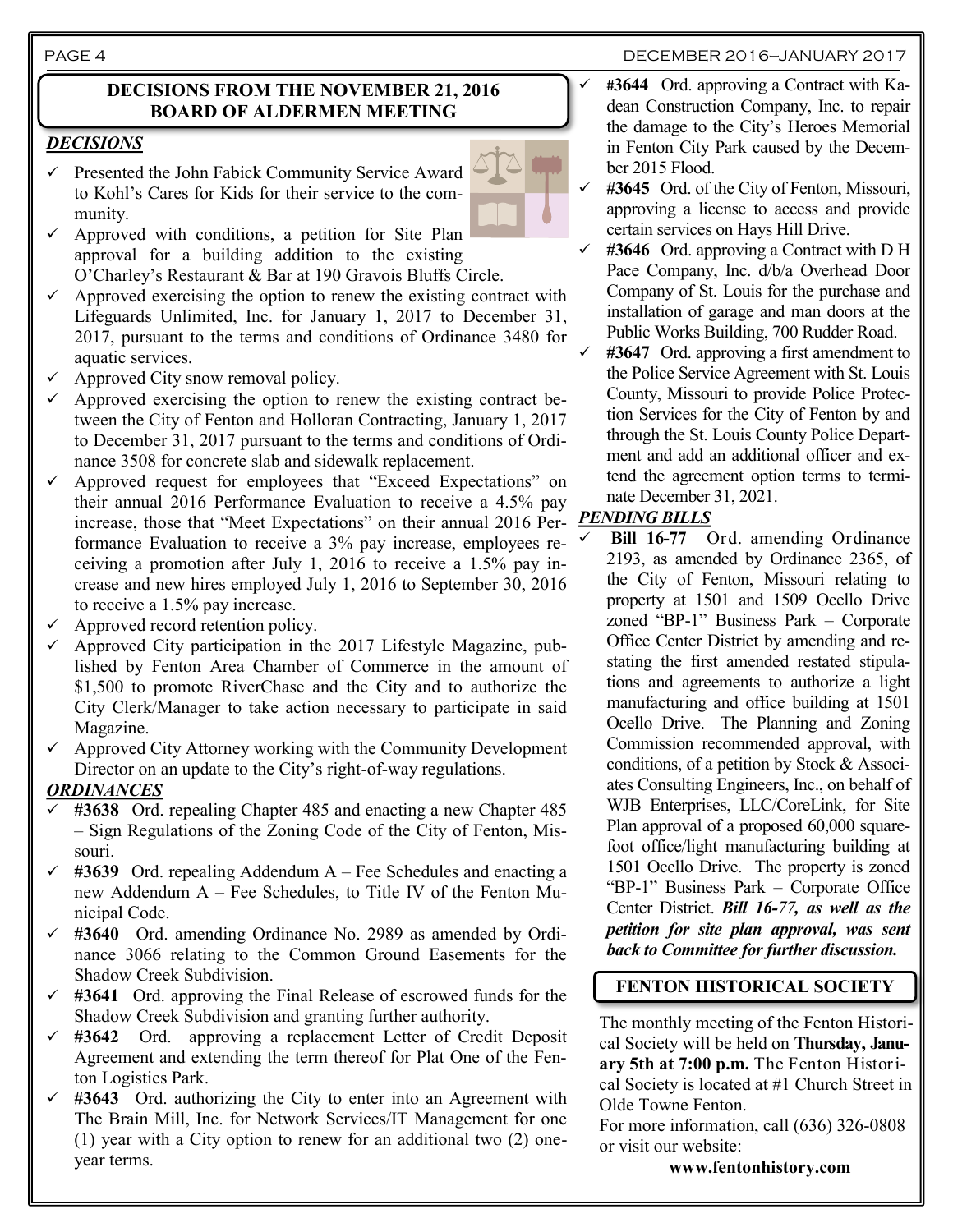# **PARKS & RECREATION**

### **UPCOMING PROGRAM OFFERINGS**

For detailed information, including program fees and registration requirements, please call RiverChase of Fenton at **(636) 343-0067**  or visit our website at **www.fentonmo.org**



#### **SENIOR (55+) LUNCH AND BINGO**

Join us at 10:30 a.m. on January 11. Bingo is played for an hour followed by Shepherd's Pie for lunch. Fee: \$6.50/person; registration required by Sunday, January 8.

### **FENTON POKERFEST 5K RUN/WALK**

This is a fun, non-competitive event on **Saturday, February 18.** Each participant will receive 5 playing cards during the run/walk and the person with the best poker hand will win a free night's stay at River City Casino along with a \$50 voucher to use at any



River City Casino Restaurant. There is no official timing, but the top 3 overall male and female finishers will be recognized. Snacks and drinks will be available after the race. Participants must be registered by **February 10** to be guaranteed a race t-shirt. Register online at www.fleetfeetstlouis.com. Check-in starts at 9:00 a.m. and the race starts at 10:00 a.m. **Cost is \$25 per person.**

### **GROUP CYCLING**

Sessions start on January 2. Classes are held on Monday and Wednesday mornings at 9:00 a.m. and Tuesday and Thursday evenings at 6:00 p.m. **Fee is \$39 for Resident/Members and \$47 Non-Residents.**

#### **OLDE TOWNE FENTON FARMERS MARKET**

Interested in becoming a vendor at the Olde Towne Fenton Farmers Market? Want to share your great locally-produced products with Fenton, Missouri? We are looking for a variety of local producers, artists, bakers and makers of crafts. There are numerous opportunities to get involved at the market through music, special events and sponsorships. Please attend our informational meeting on **Saturday, February 11 from 9:00 a.m.—10:00 a.m.**

### **DADDY DAUGHTER DANCE**

Create memories that will last a lifetime. Dads (and father figures) and their daughters are invited. This special night will include a DJ, dancing, photos, crafts, appetizers and more. There will be a special visit from a princess! The dance takes place on **Friday, February 3 from 6:30 p.m.—8:30 p.m. Fee is \$25 per couple and \$14 for each additional child.** 

### **COMMUNITY INDOOR GARAGE SALE**

Calling all bargain hunters and collectors! Register to be part of the largest sale of the year at RiverChase! Sell anything from toys to crafts. **Saturday, February 25 from 9:00 a.m.—1:00 p.m. Fee for 6'X3' table is \$19 for Resident/Members and \$22 for Non-Residents.**







### **RIVERCHASE HOLIDAY HOURS**

**Christmas Eve, December 24:**  8:00 a.m.—Noon **Christmas Day , December 25:** Closed **New Year's Eve, December 31**  8:00 a.m.—Noon **New Year's Day, January 1:** Noon—5:00 p.m.

#### **WINTER WEATHER SAFETY**

As colder temperatures sweep through the area, Fenton is urging people to use caution when near any body of water. As ice forms, the surface thickness on these bodies of water is variable and should be avoided. It is extremely dangerous!

- Please do not venture onto the ice.
- No ice should ever be considered safe.
- Remember to keep your dog on a leash this time of year.
- Watch your children near bodies of water or ice.

## **'TIS THE SEASON TO RECYCLE**

Don't forget to recycle your wrapping paper and cardboard boxes from gifts received during the holidays.

The following items should **NOT** be recycled:

- Styrofoam, Pyrex and plastic bags
- Hoses
- Scrap metal (car parts, metal poles, bbq grills, etc.)
- Toys and hard-bound books
- Panes of broken glass and ceramics
- Medical items including syringes, needles, etc.

If you have any questions, please call Meridian Waste at (314) 291-3131.

#### **CHRISTMAS TREE RECYCLING**

Fenton Public Works will collect and dispose of your live Christmas trees after the holidays. Curbside recycling will take place with regularly scheduled yard waste



pickups. Please remove **ALL** decorations and tinsel or it will not be picked up.



@FentonParks @FentonParks www.facebook.com/FentonParks www.facebook.com/FentonFarmersMarket